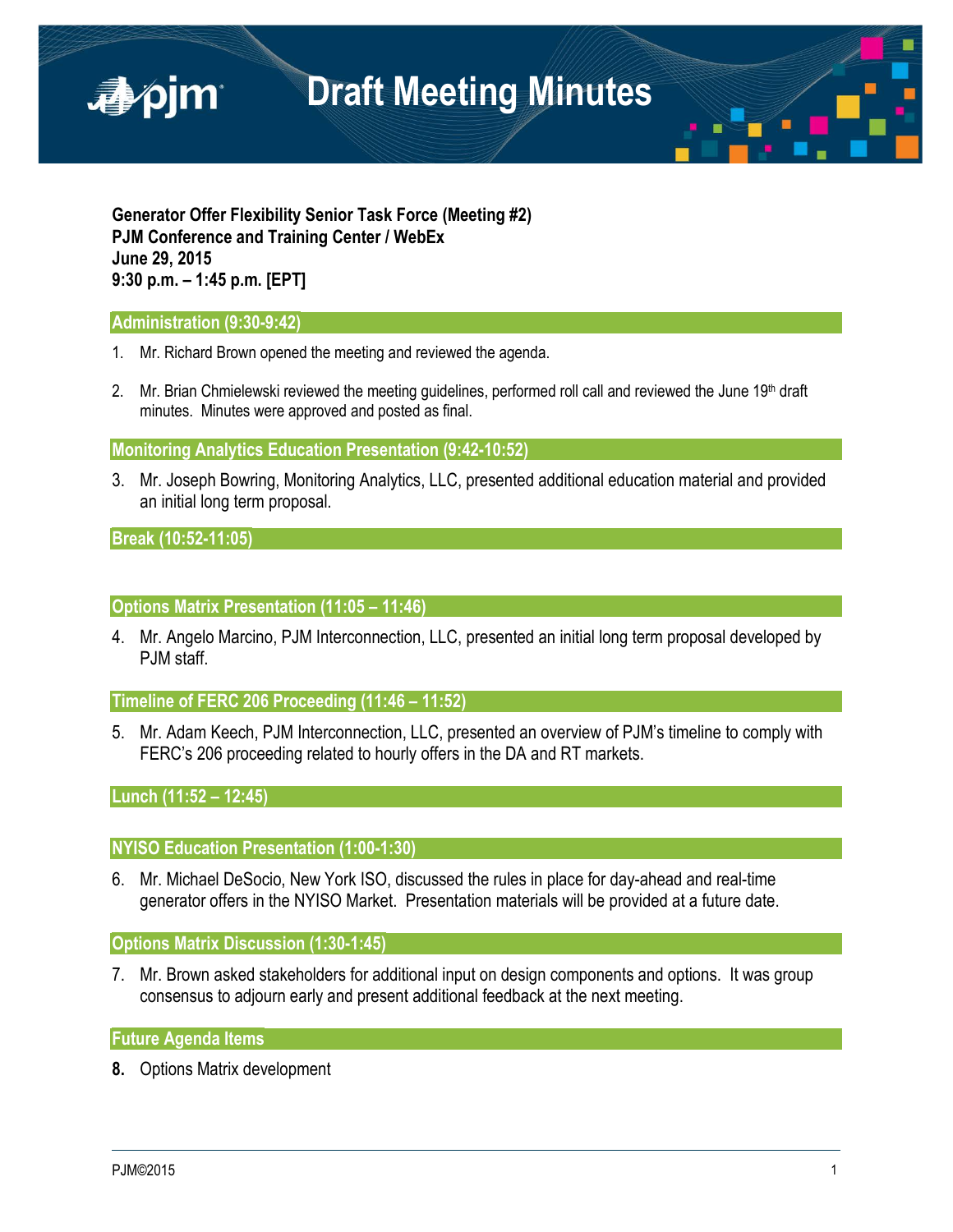## **Future Meeting Dates (3:55-4:00)**

■pim

| July 10th               | $9:30$ am $-4:00$ pm | Conference and Training Center /<br>WebEx |
|-------------------------|----------------------|-------------------------------------------|
| July 22nd               | $9:30$ am $-4:00$ pm | Conference and Training Center /<br>WebEx |
| August 4 <sup>th</sup>  | $9:30$ am $-4:00$ pm | Conference and Training Center /<br>WebEx |
| August 21 <sup>st</sup> | $9:30$ am $-4:00$ pm | Conference and Training Center /<br>WebEx |
| September 4th           | $9:30$ am $-4:00$ pm | Conference and Training Center /<br>WebEx |
| September 23rd          | $9:30$ am $-4:00$ pm | Conference and Training Center /<br>WebEx |

Author: B. Chmielewski

#### **Anti-trust:**

You may not discuss any topics that violate, or that might appear to violate, the antitrust laws including but not limited to agreements between or among competitors regarding prices, bid and offer practices, availability of service, product design, terms of sale, division of markets, allocation of customers or any other activity that might unreasonably restrain competition. If any of these items are discussed the chair will re-direct the conversation. If the conversation still persists, parties will be asked to leave the meeting or the meeting will be adjourned.

#### **Code of Conduct:**

As a mandatory condition of attendance at today's meeting, attendees agree to adhere to the PJM Code of Conduct as detailed in PJM Manual M-34 section 4.5, including, but not limited to, participants' responsibilities and rules regarding the dissemination of meeting discussion and materials.

#### **Public Meetings/Media Participation:**

Unless otherwise noted, PJM stakeholder meetings are open to the public and to members of the media. Members of the media are asked to announce their attendance at all PJM stakeholder meetings at the beginning of the meeting or at the point they join a meeting already in progress. Members of the Media are reminded that speakers at PJM meetings cannot be quoted without explicit permission from the speaker. PJM Members are reminded that "detailed transcriptional meeting notes" and white board notes from "brainstorming sessions" shall not be disseminated. Stakeholders are also not allowed to create audio, video or online recordings of PJM meetings.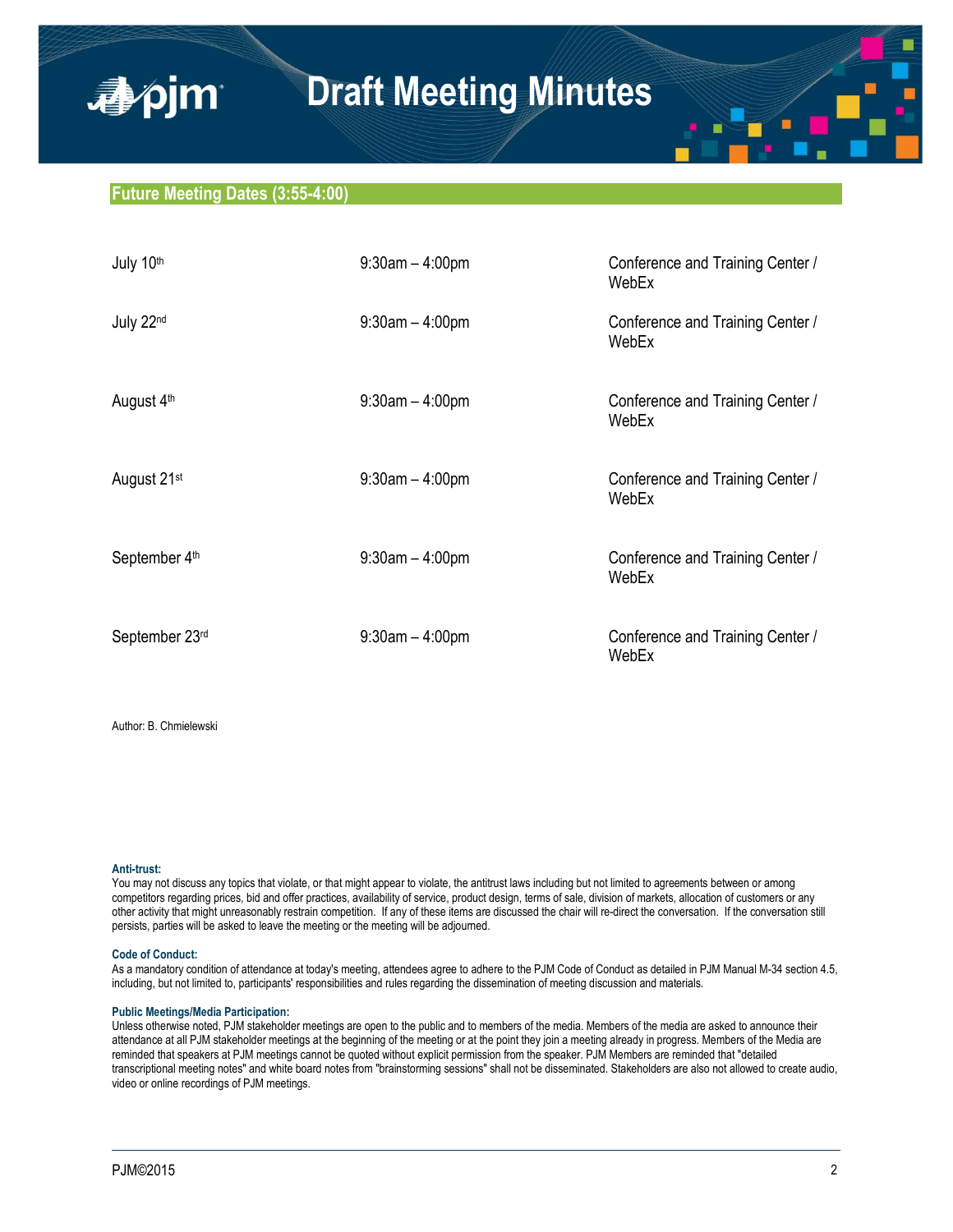

## **In-Person Attendees**

apjm

| <b>LAST NAME</b> | <b>FIRST NAME</b> | <b>COMPANY</b>                      | <b>SECTOR</b>               |
|------------------|-------------------|-------------------------------------|-----------------------------|
| Borgatti         | Michael           | Gable and Associates                | Not Applicable              |
| <b>Bowring</b>   | Joseph            | Monitoring Analytics, LLC           | Not Applicable              |
| <b>Brodbeck</b>  | John              | Potomac Electric Power Company      | <b>Electric Distributor</b> |
| <b>Brown</b>     | Rich              | PJM Interconnection, LLC            | Not Applicable              |
| <b>Brownell</b>  | Stan              | Monitoring Analytics, LLC           | Not Applicable              |
| Carroll          | Rebecca           | PJM Interconnection, LLC            | Not Applicable              |
| Chmielewski      | <b>Brian</b>      | PJM Interconnection, LLC            | Not Applicable              |
| Diamont          | Martin            | PSEG Energy Resources and Trade LLC | <b>Transmission Owner</b>   |
| <b>Endress</b>   | Eric              | PJM Interconnection, LLC            | Not Applicable              |
| Fabiano          | Janell            | PJM Interconnection, LLC            | Not Applicable              |
| Foladare         | Kenneth           | <b>IMG Midstream LLC</b>            | <b>Generation Owner</b>     |
| Ford             | Adrien            | PJM Interconnection, LLC            | Not Applicable              |
| Greening         | Michele           | Talen Energy Marketing, LLC         | <b>Generation Owner</b>     |
| Hagaman          | Derek             | <b>GT Power Group</b>               | Not Applicable              |
| Hauske           | Tom               | PJM Interconnection, LLC            | Not Applicable              |
| Hendrzak         | Chantal           | PJM Interconnection, LLC            | Not Applicable              |
| Hsia             | Eric              | PJM Interconnection, LLC            | Not Applicable              |
| Hyzinski         | Tom               | Talen Energy Marketing, LLC         | <b>Generation Owner</b>     |
| Jani             | Alpa              | PJM Interconnection, LLC            | Not Applicable              |
| Keech            | Adam              | PJM Interconnection, LLC            | Not Applicable              |
| Lieberman        | Steven            | Old Dominion Electric Cooperative   | Electric Distributor        |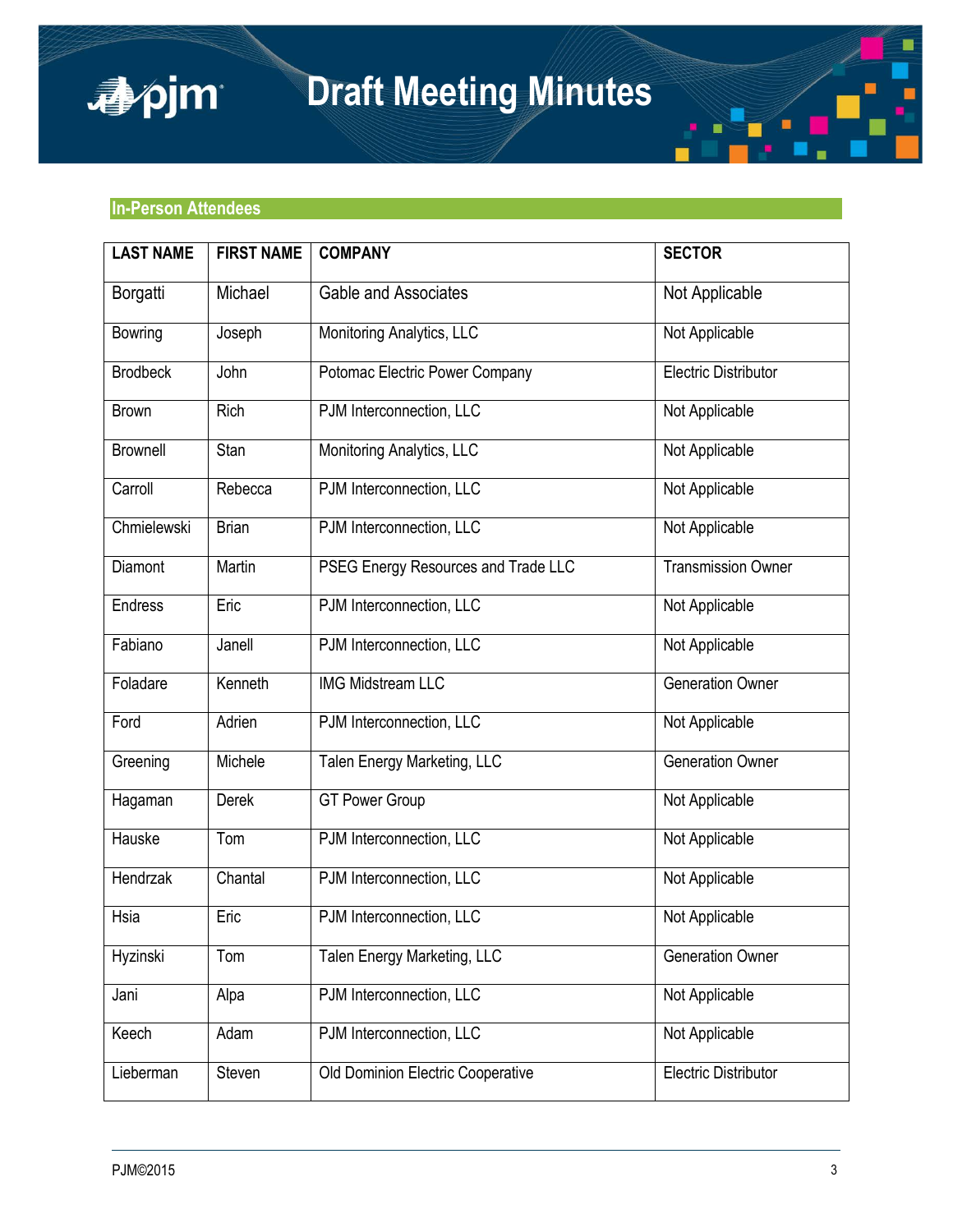

| Marcino     | Angelo      | PJM Interconnection, LLC                                    | Not Applicable            |
|-------------|-------------|-------------------------------------------------------------|---------------------------|
| Morelli     | Lisa        | PJM Interconnection, LLC                                    | Not Applicable            |
| Price       | <b>Ruth</b> | Division of the Public Advocate of the State of<br>Delaware | <b>End Use Customer</b>   |
|             | Scarp       | Calpine Energy Services, L.P.                               | <b>Generation Owner</b>   |
| Stadelmeyer | Rebecca     | Exelon Business Services Company, LLC                       | <b>Transmission Owner</b> |
| Velasco     | Cheryl Mae  | PJM Interconnection, LLC                                    | Not Applicable            |
| Ward        | Michael     | PJM Interconnection, LLC                                    | Not Applicable            |
| Warshel     | Kim         | PJM Interconnection, LLC                                    | Not Applicable            |

## **WebEx / Teleconference Attendees**

| <b>LAST NAME</b> | <b>FIRST NAME</b> | <b>COMPANY</b>                           | <b>SECTOR</b>             |
|------------------|-------------------|------------------------------------------|---------------------------|
| Barker           | Jason             | Exelon Business Services Company, LLC    | <b>Transmission Owner</b> |
| <b>Benchek</b>   | Jim               | <b>FirstEnergy Solutions Corporation</b> | <b>Transmission Owner</b> |
| Bonner (ES)      | Charles           | Dominion Virginia Power                  | Not Applicable            |
| Carmean          | Gregory           | <b>OPSI</b>                              | Not Applicable            |
| Carro            | Dan               | Dominion Virginia Power                  | Not Applicable            |
| Cawley           | Troy              | PJM Interconnection, LLC                 | Not Applicable            |
| Citrolo          | John              | PSEG Energy Resources and Trade LLC      | <b>Transmission Owner</b> |
| Cox              | Edward            | Appalachian Power Company                | <b>Transmission Owner</b> |
| Coyne            | Suzanne           | PJM Interconnection, LLC                 | Not Applicable            |
| Currier          | Jeff              | Dominion Virginia Power                  | Not Applicable            |
| DeLosa           | Joseph            | <b>DE Public Service Commission</b>      | Not Applicable            |
| Demuynck         | Rene              | New Jersey Board of Public Utilities     | Not Applicable            |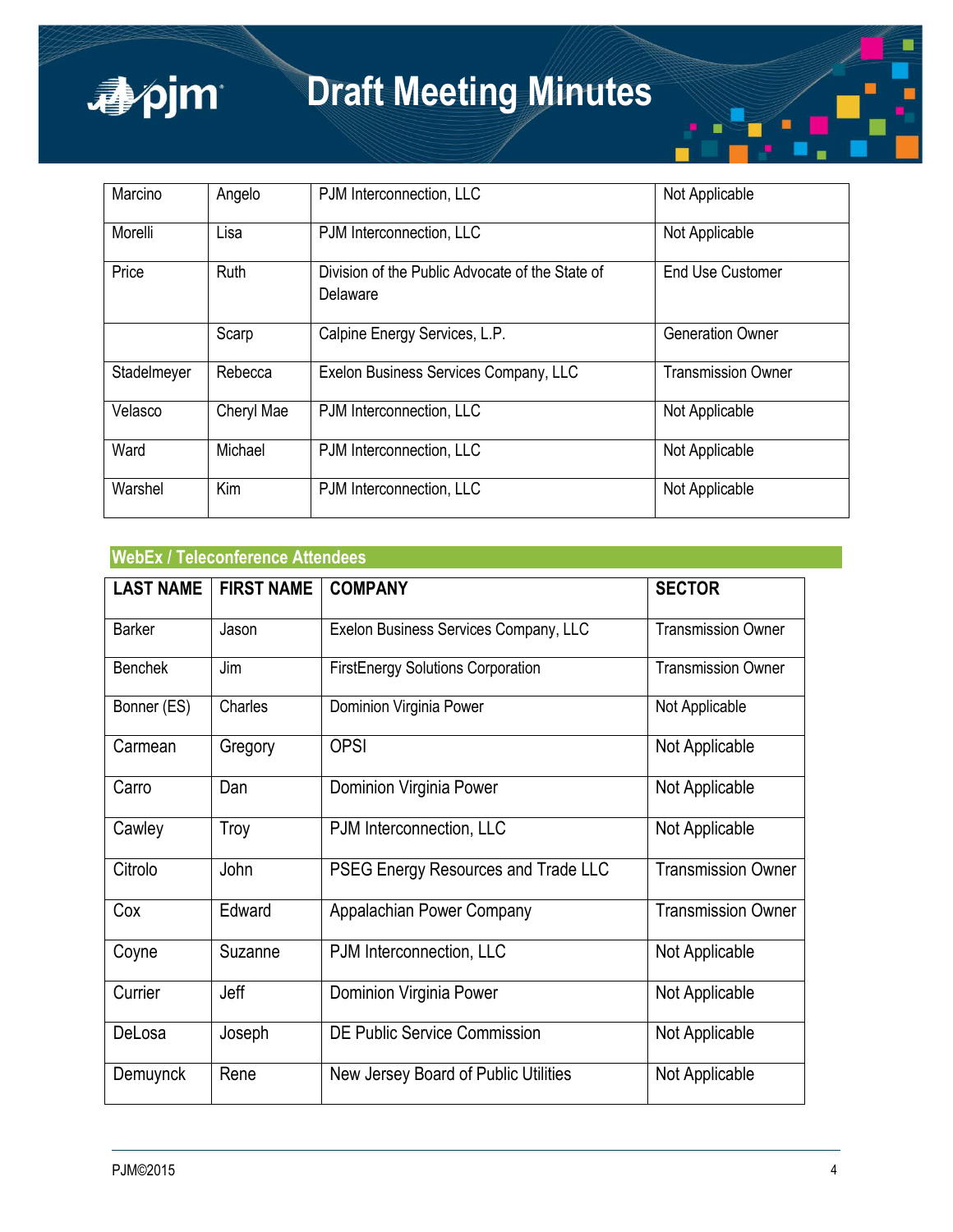

| Dessender       | Harry        | Customized Energy Solutions, Ltd.*         | Not Applicable            |
|-----------------|--------------|--------------------------------------------|---------------------------|
| <b>DiNicola</b> | Laura        | <b>FirstEnergy Corporation</b>             | <b>Transmission Owner</b> |
| Dirani          | Rami         | PJM Interconnection, LLC                   | Not Applicable            |
| Farber          | John         | DE Public Service Commission               | Not Applicable            |
| Feierabend      | <b>Rick</b>  | Dominion Virginia Power                    | Not Applicable            |
| Fellon          | <b>Brian</b> | <b>Hess Corporation</b>                    | <b>Other Supplier</b>     |
| Filomena        | Guy          | Customized Energy Solutions, Ltd.*         | Not Applicable            |
| Gretz           | Neil         | PSEG Energy Resources and Trade LLC        | Other Supplier            |
| Griffiths       | Dan          | <b>Consumer Advocates of PJM States</b>    | Not Applicable            |
| Hastings        | David        | Illinois Municipal Electric Agency         | Not Applicable            |
| Helms           | Joseph       | Rainbow Energy Marketing Corporation       | Other Supplier            |
| Holland         | Risa         | PJM Interconnection, LLC                   | Not Applicable            |
| Horstmann       | John         | Dayton Power & Light Company (The)         | <b>Transmission Owner</b> |
| Hugee           | Jacqulynn    | PJM Interconnection, LLC                   | Not Applicable            |
| Jardot          | Gina         | <b>Essential Power Rock Springs, LLC</b>   | <b>Transmission Owner</b> |
| Johnson         | Carl         | Customized Energy Solutions, Ltd.*         | Not Applicable            |
| Josyula         | Siva         | Monitoring Analytics, LLC                  | Not Applicable            |
| Keech           | Todd         | PJM Interconnection, LLC                   | Not Applicable            |
| Keefer          | <b>Brian</b> | Dominion Energy Marketing, Inc.            | <b>Generation Owner</b>   |
| Kelly           | Stephen      | <b>Brookfield Energy Marketing LP</b>      | Other Supplier            |
| Lacy            | Catherine    | Dominion Virginia Power                    | Not Applicable            |
| Leopold         | Chris        | Appalachian Power Company (APCO Dedicated) | Not Applicable            |
| Li              | Kanning      | PJM Interconnection, LLC                   | Not Applicable            |

П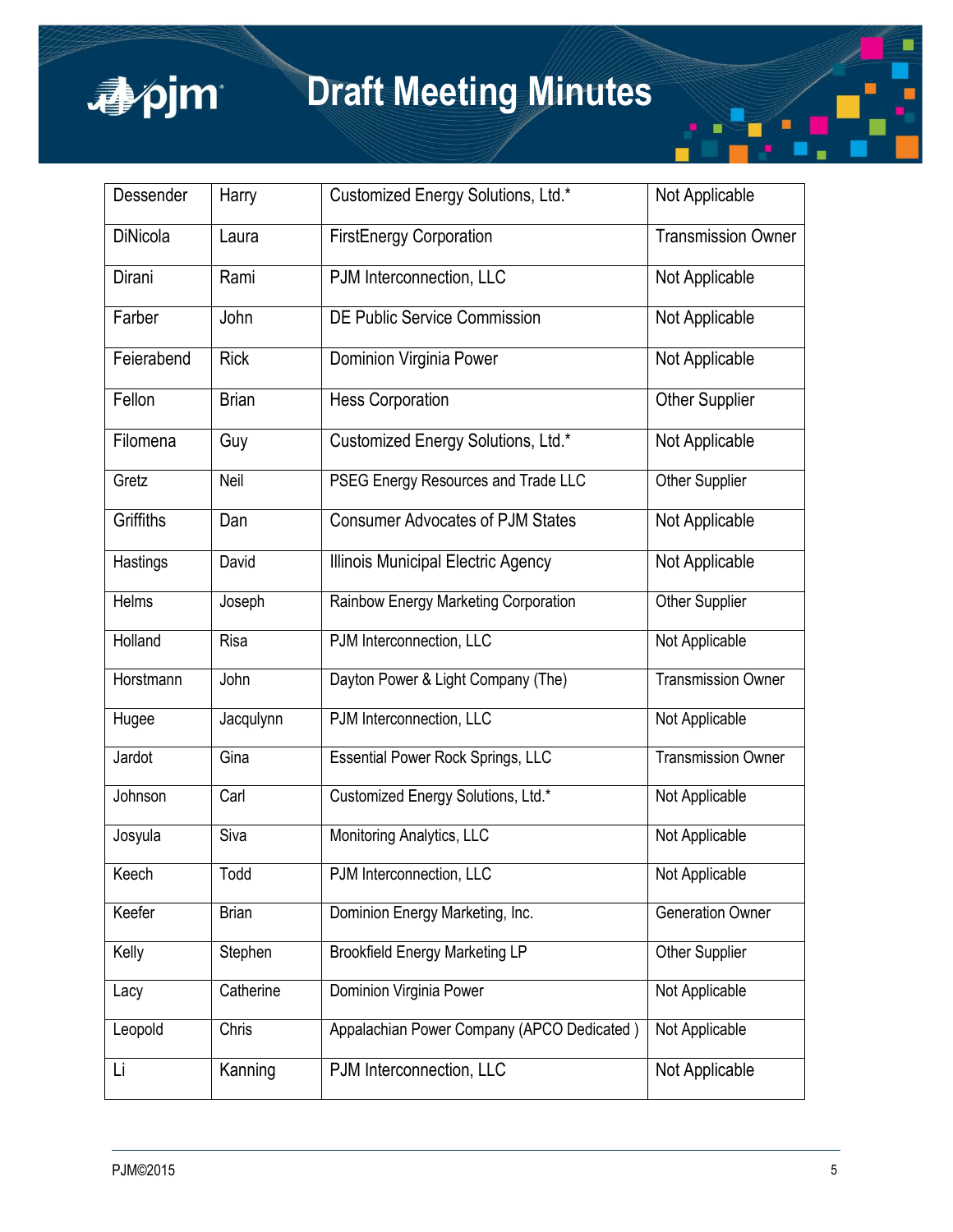

| Libbos            | Robin          | <b>Allegheny Power</b>                         | <b>Transmission Owner</b>   |
|-------------------|----------------|------------------------------------------------|-----------------------------|
| Lowe              | Connie         | Dominion Virginia Power                        | Not Applicable              |
| Mabry             | David          | McNees, Wallace & Nurick LLC                   | Not Applicable              |
| Markiewicz        | Cindy          | <b>FirstEnergy Solutions Corporation</b>       | <b>Transmission Owner</b>   |
| Martini           | Danielle       | PJM Interconnection, LLC                       | Not Applicable              |
| Marton            | David          | <b>FirstEnergy Solutions Corporation</b>       | <b>Transmission Owner</b>   |
| <b>McAllister</b> | Lisa           | American Municipal Power, Inc.                 | <b>Electric Distributor</b> |
| Moerner           | Lisa           | Virginia Electric & Power Company              | <b>Transmission Owner</b>   |
| Norton            | Chris          | American Municipal Power, Inc.                 | <b>Electric Distributor</b> |
| O'Connell         | Robert         | Main Line Electricity Market Consultants       | Not Applicable              |
| Olaleye           | Michael        | PJM Interconnection, LLC                       | Not Applicable              |
| Ondayko           | <b>Brock</b>   | Appalachian Power Company                      | <b>Transmission Owner</b>   |
| Owens             | Christina      | North Carolina Electric Membership Corporation | <b>Electric Distributor</b> |
| Patel             | Keyur          | PJM Interconnection, LLC                       | Not Applicable              |
| Philips           | Marjorie       | <b>Hess Corporation</b>                        | Other Supplier              |
| Riding            | M.Q.           | <b>Essential Power OPP, LLC</b>                | Transmission Owner          |
| Rohrbach          | John           | Southern Maryland Electric Cooperative         | <b>Electric Distributor</b> |
| Rutigliano        | Tom            | Achieving Equilibrium LLC                      | Other Supplier              |
| Sasser            | Jonathan       | Customized Energy Solutions, Ltd.*             | Not Applicable              |
| Schmitt           | Jeff           | PJM Interconnection, LLC                       | Not Applicable              |
| Scoglietti        | <b>Barbara</b> | Tangent Energy Solutions, Inc.                 | <b>Other Supplier</b>       |
| Singer            | Chad           | Fellon McCord                                  | None                        |
| Slade             | Louis          | Virginia Electric & Power Company              | <b>Transmission Owner</b>   |

П